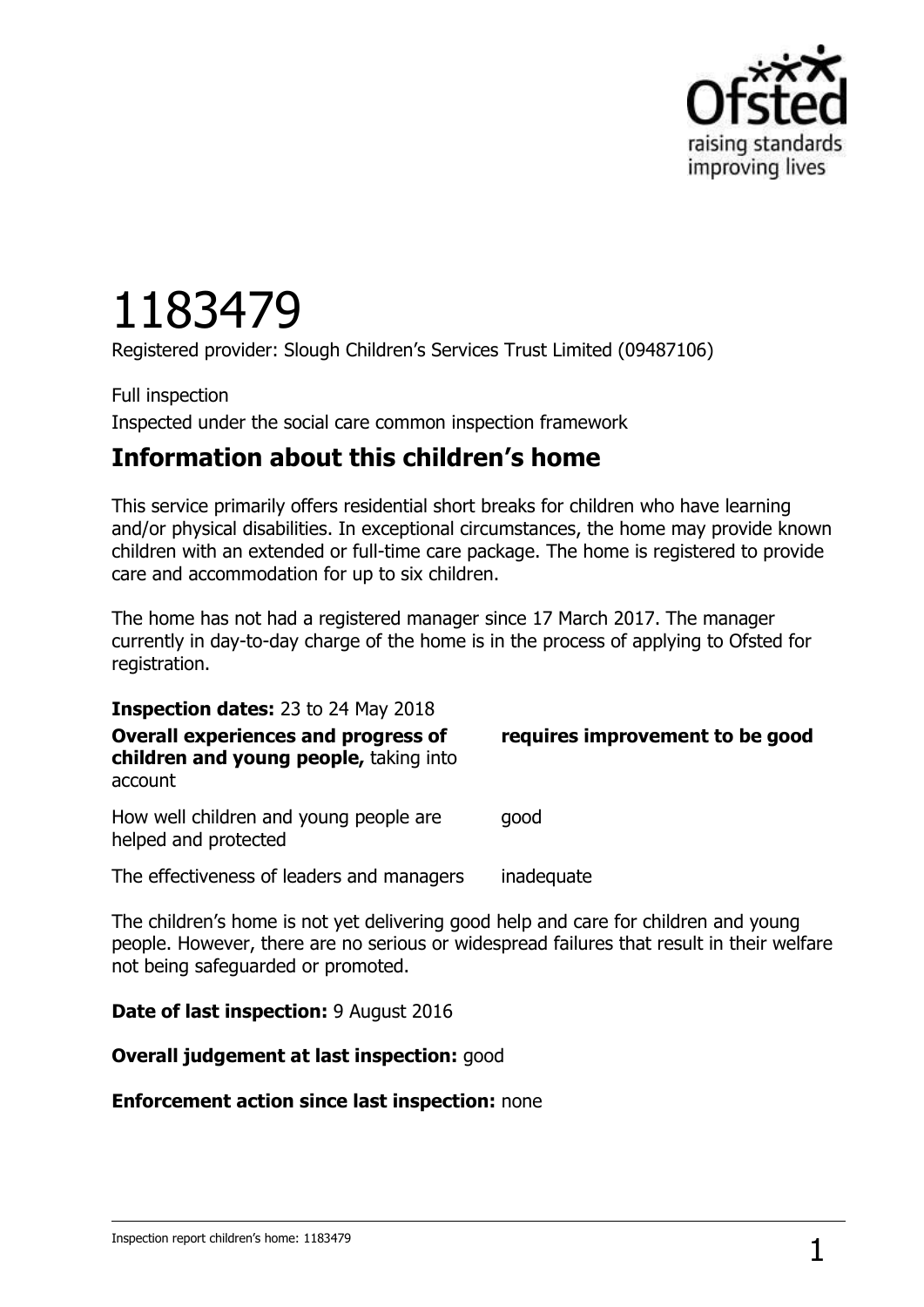

# **Recent inspection history**

09/08/2016 Full Good

### **Inspection date Inspection type Inspection judgement**

04/02/2016 Interim Sustained effectiveness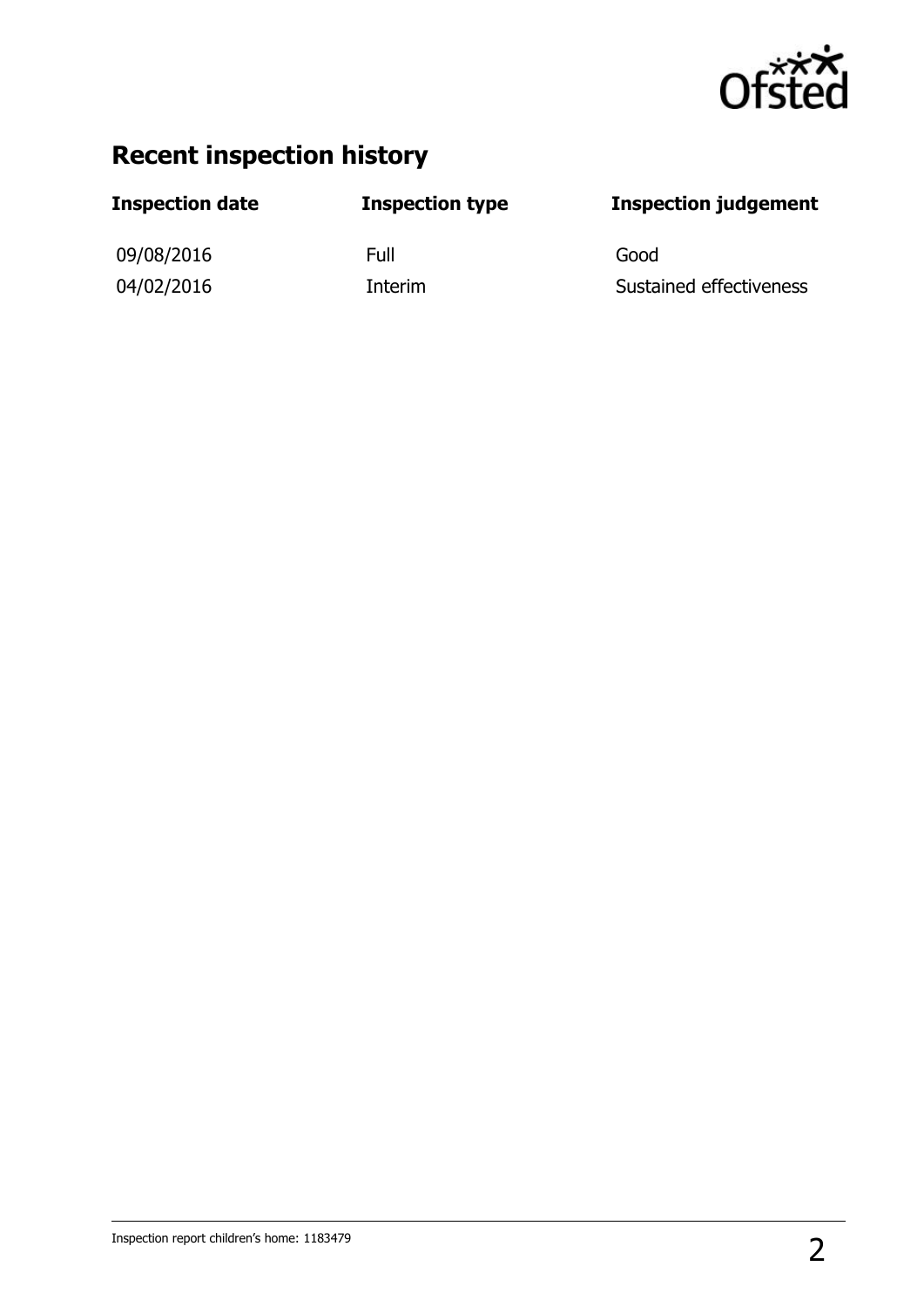

# **What does the children's home need to do to improve?**

### **Statutory requirements**

This section sets out the actions that the registered person(s) must take to meet the Care Standards Act 2000, Children's Homes (England) Regulations 2015 and the 'Guide to the children's homes regulations including the quality standards'. The registered person(s) must comply within the given timescales.

| <b>Requirement</b>                                                                                                                                                                                                                                                                                      | Due date   |
|---------------------------------------------------------------------------------------------------------------------------------------------------------------------------------------------------------------------------------------------------------------------------------------------------------|------------|
| The registered person must recruit staff using recruitment<br>procedures that are designed to ensure children's safety.                                                                                                                                                                                 | 03/09/2018 |
| Full and satisfactory information is available in relation to the<br>individual in respect of each matter in Schedule 2.<br>(Regulation $32(3)(d)$ )                                                                                                                                                    |            |
| The registered person must notify HMCI and each other relevant<br>person without delay if a child protection enquiry involving a<br>child is instigated, or concludes (in which case, the notification<br>must include the outcome of the child protection enquiry).<br>(Regulation $40(4)(d)(i)(ii)$ ) | 03/09/2018 |

#### **Recommendations**

- For children's homes to be nurturing and supportive environments that meet the needs of their children, they will, in most cases, be homely, domestic environments. ('Guide to children's homes regulations including the quality standards', page 15, paragraph 3.9)
- The registered person must ensure that staff have the relevant skills and knowledge to be able to respond to the health needs of children, administer basic first aid and minor illness treatment, help children to manage long-term conditions and where necessary meet specific, individual health needs arising from a disability, chronic condition or other complex needs. ('Guide to children's homes regulations including the quality standards', page 34, paragraph 7.12)

# **Inspection judgements**

#### **Overall experiences and progress of children and young people: requires improvement to be good**

The overall judgment is directly affected by the service not having a registered manager.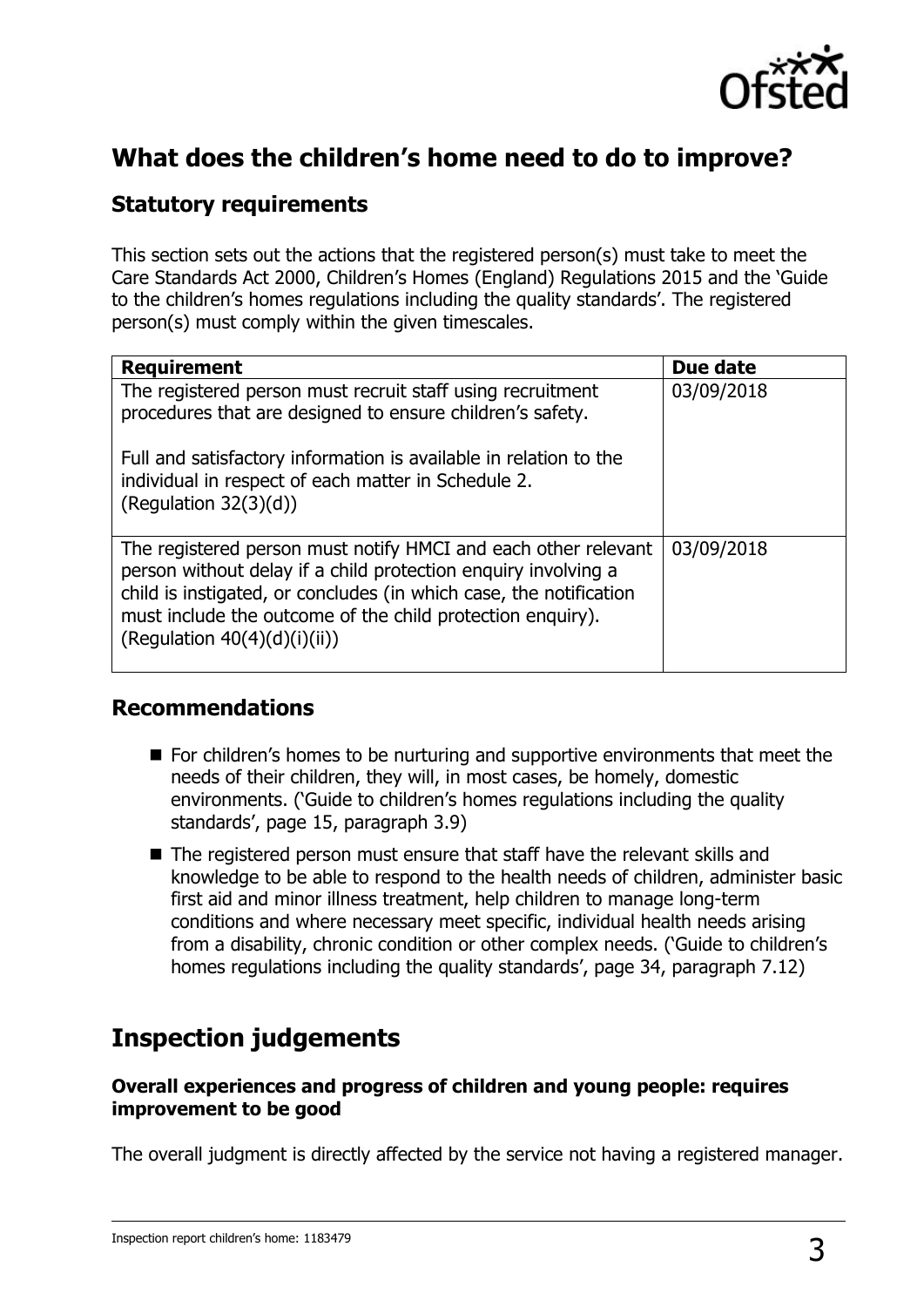

The children that use the service are provided with positive experiences. They have care arrangements in place that meet their complex needs. The children develop friendships while socialising during activities with other children that have similar needs.

The staff have a good understanding of the children's individual needs. Their calm disposition while working directly with the children earns their trust. All children observed during the inspection engaged well with the staff.

The voices of the children are obtained, heard and listened to by the staff. The staff's knowledge of the children helps them to communicate their wishes and feelings, including those who are non-verbal. The children are encouraged and supported to use their identified forms of communication, such as the picture exchange communication system.

The complex medical needs of the children are known and supported by staff. Special equipment is available to meet and monitor the medical needs of the children. The young people's files contain up-to-date information about pre-existing medical concerns and medications. Medication is safely stored, administered and monitored.

The garden area and the sensory room have yet to be refurbished. The previous inspection identified that the sensory room was worn and that some areas of the garden were unavailable to the children. At the time of inspection this remained the case.

#### **How well children and young people are helped and protected: good**

One-to-one care provided by the staff gives the children safety and security while they are staying in the home. The children are consistently within arm's reach, and are closely monitored by staff assigned to be their primary points of care.

The young people do not go missing from this home. There has been a reduction in significant events. Established links with local professionals and police are in place should any concern arise. Consultation with the designated officer for the local authority occurs for any matters of child protection.

The process of recruiting new staff is unclear. At least six new members of staff have joined the service in the last year. Electronic records regarding their recruitment were reviewed and found to be incomplete.

Risks associated with the children are appropriately identified and assessed. The staff are able to safely manage the behaviours associated with the learning difficulties of the children. Escalating or concerning behaviours displayed by children are successfully defused. There are many examples of staff successfully intervening, using the behaviour management training that is now embedded in staff practice.

The physical environment of the centre is maintained to ensure that the children are safe. Health and safety assessments for electrical, gas and fire are current. Hoists and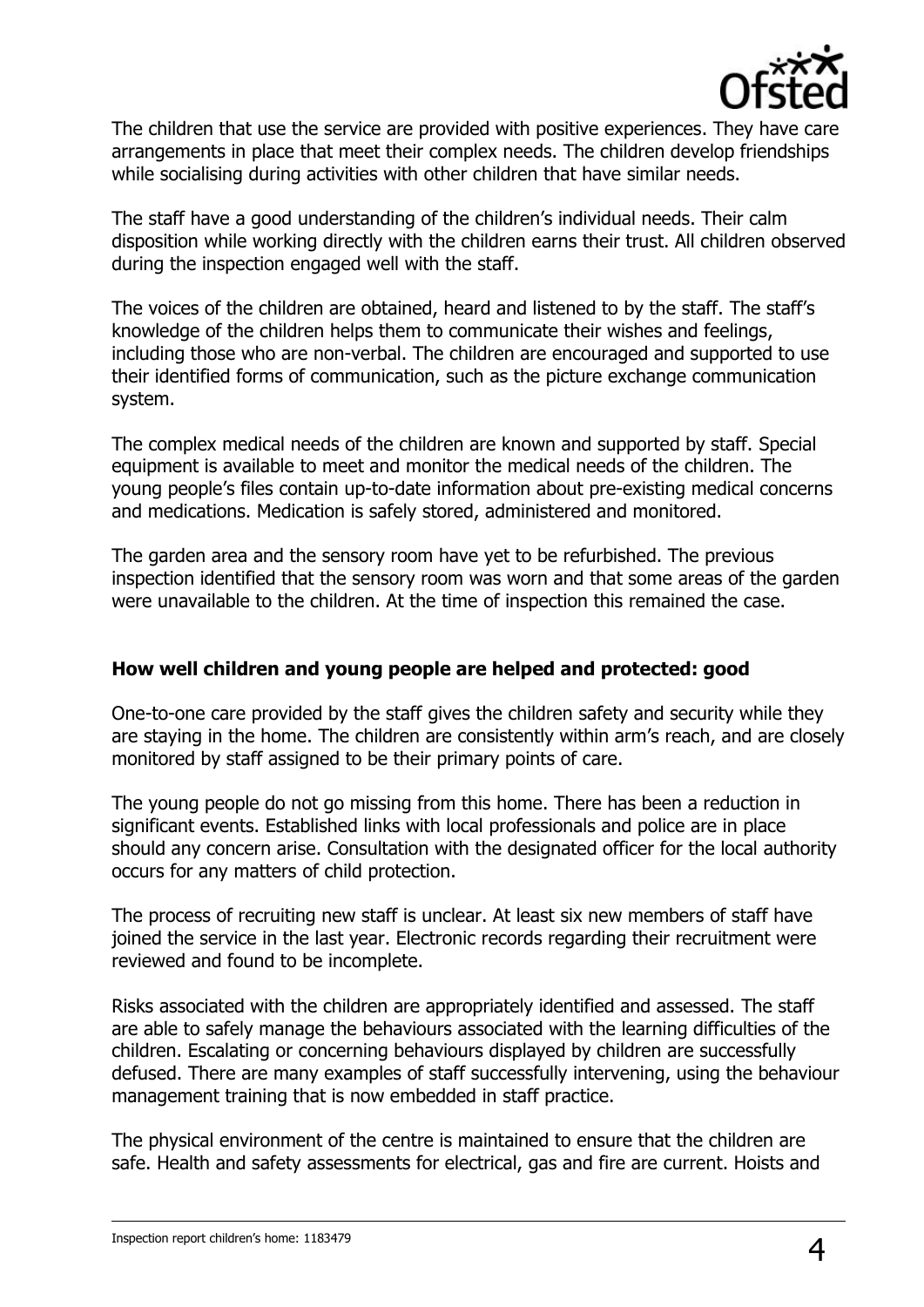

other types of specialised equipment have been properly checked for functionality.

#### **The effectiveness of leaders and managers: inadequate**

The service has not had a registered manager for well beyond 26 weeks, which has resulted in the inadequate judgement in this section of the report. A new manager for the service has been in post for two months and has submitted an application for registration.

The previous requirement about reporting significant events has not been met. Managers are still not being diligent in providing updates to previous notifications. The outcome of a child protection enquiry initiated by the manager had to be requested during the inspection, and was not already known to the managers.

There is a high number of staff who have failed to complete training that is essential to their roles. Moving and handling training, along with first aid, has yet to be undertaken by the new starters, despite some having been in post for over six months. When considering the physical disabilities and medical needs of children that use the service, there should be no delay in this type of training.

Staff morale is currently high. The majority of staff are qualified with a few new starters undertaking the level 3 qualification. The staff show a lot of enthusiasm when they talk about the children, their roles and the support provided by the new manager. Appraisals and monthly supervision have occurred as required.

The external monitoring of the home has not been an area of concern since the last inspection. When reviewed, the monthly reports were found to be informative, identifying the progress of children, and the strengths of the home and areas for improvement.

## **Information about this inspection**

Inspectors have looked closely at the experiences and progress of children and young people. Inspectors considered the quality of work and the differences made to the lives of children and young people. They watched how professional staff work with children and young people and each other and discussed the effectiveness of help and care provided. Wherever possible, they talked to children and young people and their families. In addition, the inspectors have tried to understand what the children's home knows about how well it is performing, how well it is doing and what difference it is making for the children and young people whom it is trying to help, protect and look after.

Using the 'Social care common inspection framework', this inspection was carried out under the Care Standards Act 2000 to assess the effectiveness of the service, how it meets the core functions of the service as set out in legislation, and to consider how well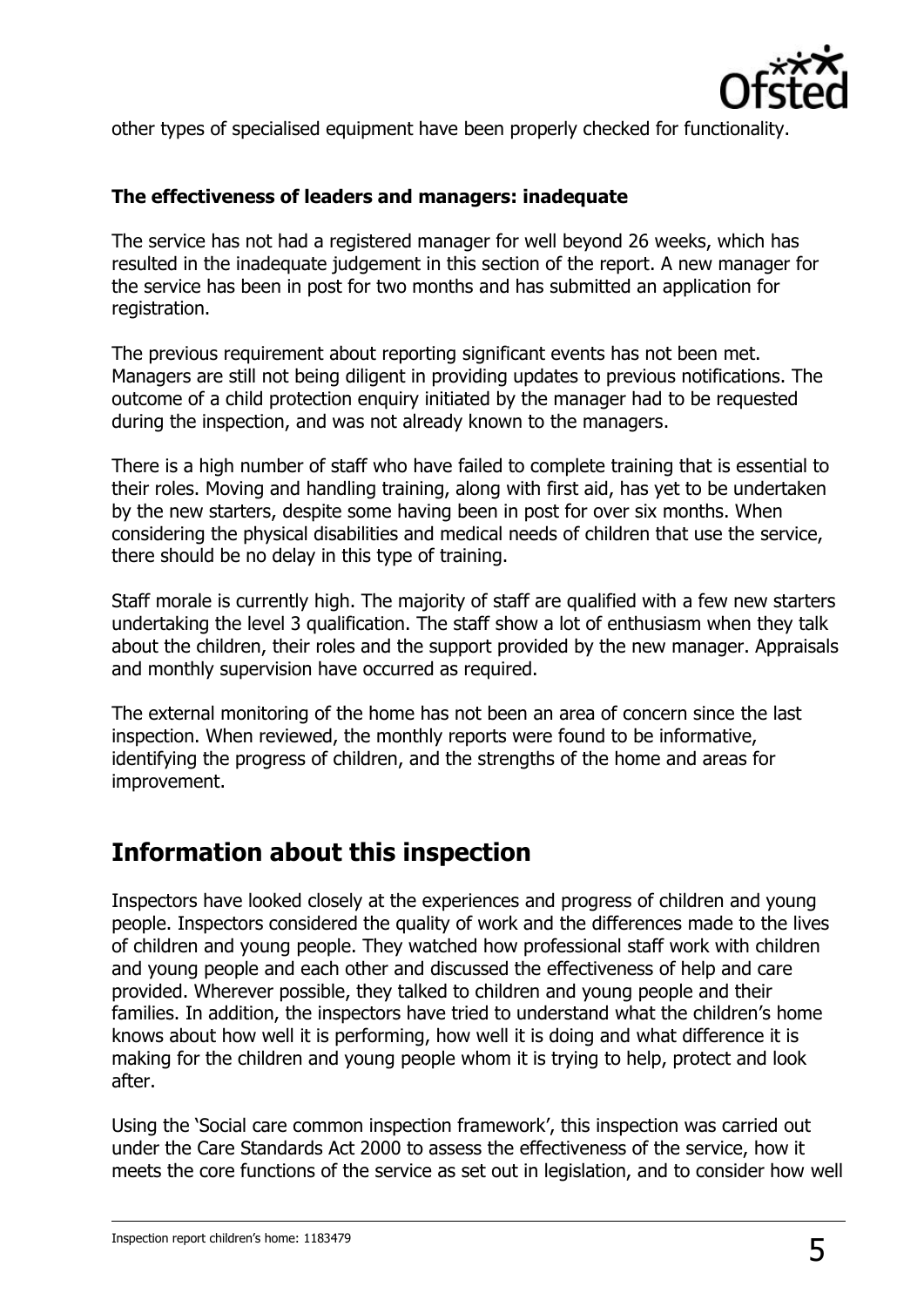

it complies with the Children's Homes (England) Regulations 2015 and the 'Guide to the children's homes regulations including the quality standards'.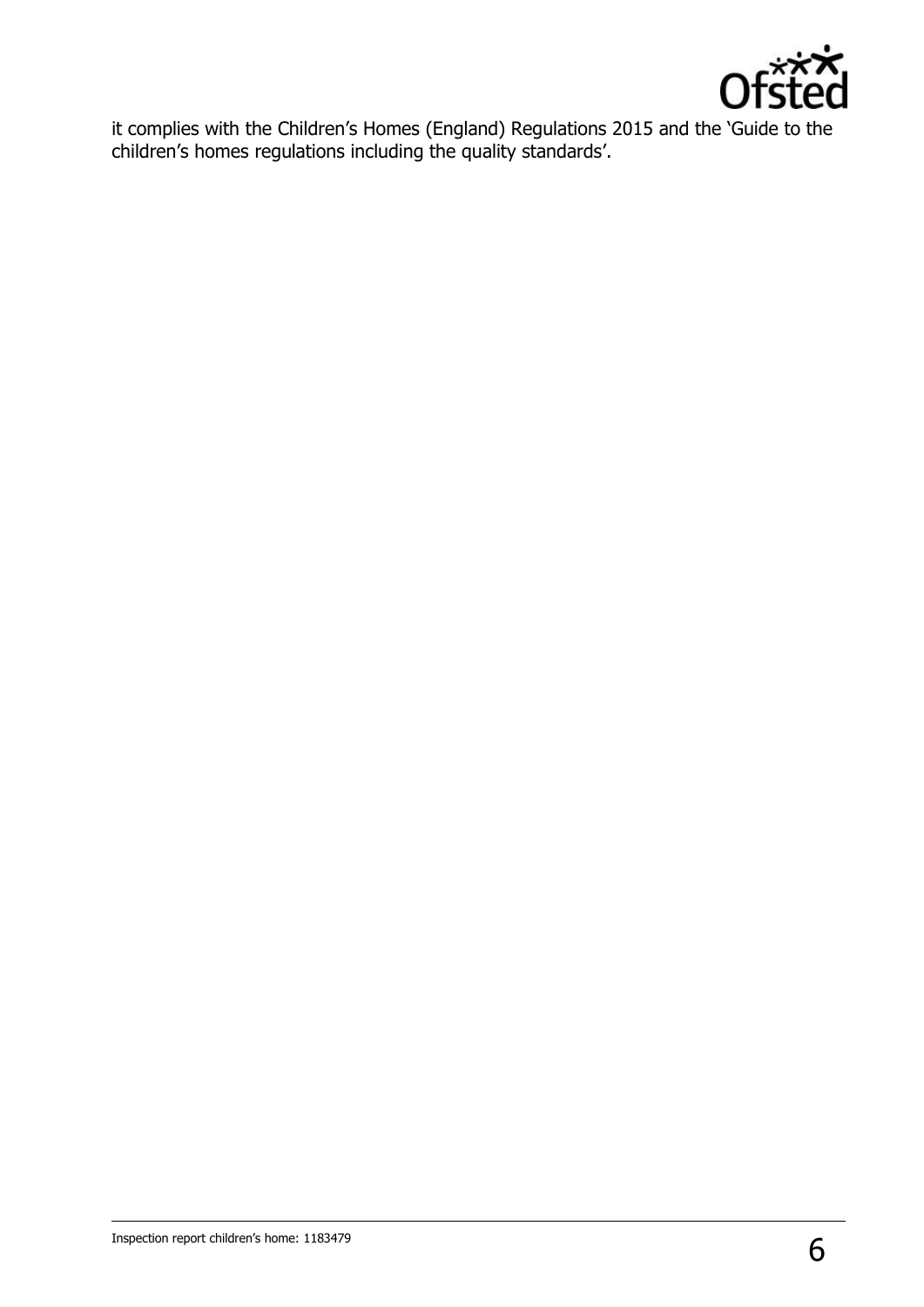

# **Children's home details**

#### **Unique reference number:** 1183479

**Provision sub-type:** Children's home

**Registered provider:** Slough Children's Services Trust Limited (09487106)

**Registered provider address:** Ground Floor West, St Martin's Place, 51 Bath Road, Slough, Buckinghamshire SL1 3UF

**Responsible individual:** Jackie Pape

**Registered manager:** post vacant

# **Inspector**

James Harmon: social care inspector